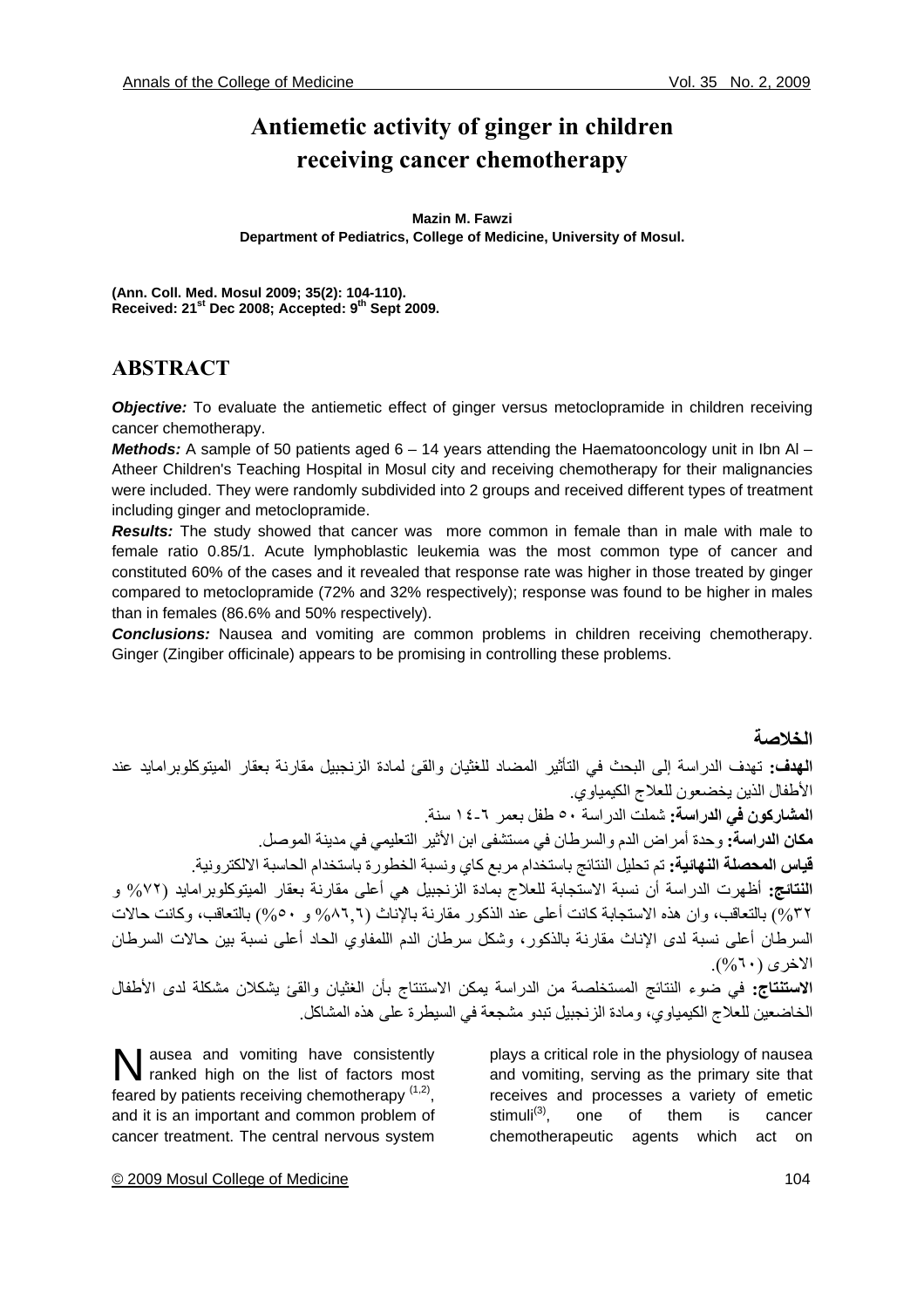chemoreceptor trigger zone by dopamine or 5 hydroxy tryptamine receptor activation. Because antineoplastic agents are cell cycle dependent, their adverse effects are generally related to the proliferation kinetics of individual cell population, most susceptible are those with high rates of cell turn over  $(4)$ . Therefore chemotherapy can act peripherally causing damage in gastro intestinal mucosa and releasing serotonin from enterochromaffin cells of the small intestinal mucosa which carry sensory signals to the medulla, leading to emesis<sup>(5)</sup>. Abdominal vagal afferents appear to have the greatest relevance for chemotherapy – induced nausea and vomiting  $^{(6)}$ . Only few studies addressing the prevention of chemotherapy induced emesis have been carried out in children. Results obtained in adults can not be applied directly to children, since metabolism and side effects of drugs may be different. When tested in children, metoclopramide, which is a valuable drug for treatment of nausea and vomiting, had only moderate efficacy and significant side effects, most notably sedation and extrapyramidal reactions  $(5,7)$ .

 Over the last 2 decades, more effective and better – tolerated agents have been developed to prevent chemotherapy – induced nausea and vomiting $^{(3)}$ . Complementary and alternative medicine is increasing in use in the pediatric oncology population (8). Ginger (Zingiber officinale) is considered a safe herbal medicine with only few and insignificant side effects<sup>(9)</sup>. The focus of this article was to compare the antiemetic effect of ginger versus metoclopramide in children receiving chemotherapy.

## **Methods**

In this clinical study, the sample consisted of 50 patients, 23 males and 27 females who were receiving chemotherapy, and suffering from different types of cancer (30 acute lymphoblastic leukemia, 5 acute nonlymphoblastic leukemia, 10 non-Hodgkin lymphoma, 3 neuroblastomas and 2 rhabdomyosarcomas).

 They were attending pediatric hemato– oncology unit in Ibn Al – Atheer Teaching Hospital in Mosul city during the period from

© 2009 Mosul College of Medicine 105

may to October 2008. The selection of patients depended on the following entry criteria:

- Histologically confirmed diagnosis of cancer.
- Currently receiving chemotherapy containing any chemotherapeutic agent at any dose experiencing nausea and/or vomiting.
- Chemotherapy regimens given orally, IV, or by continuous infusion.
- Must have received at least one prior chemotherapy course containing any chemotherapy meets the following criteria.
	- 1. Agent is the same that is scheduled for the next round of chemotherapy.
	- 2. Experienced nausea and/or vomiting of any severity.
- Must be planning to receive antiemetic.
- No symptomatic brain metastases.
- No concurrent therapeutic doses of warfarin, aspirin, or heparin.
- Their age range from 6-14 years.
- No history of bleeding disorder.
- No thrombocytopenia.
- No gastric ulcer.
- Able to swallow capsule.
- No clinical evidence of current or impending bowel obstruction.

 Agreements from the health authority and parents of the children were obtained.

 The sample was randomly subdivided into 2 groups, each group consisted of 25 patients. Ginger and metoclopramide that were used for treatment were enclosed into empty hard gelatin capsule in order to have the same form, so that all patients received their treatment blindly. The capsules were prepared by a clinical pharmacist. The ginger was purchased from the local market (Indian ginger).

 First group of patients were treated by ginger capsules orally. Dosage was calculated by adjusting the recommended adult dose to account for the child's weight. Most herbal dosages for adults are calculated on the basis of a (70 kg) adult, therefore if the child weight (20 – 25 kg), the appropriate dose of ginger for this child would be 1/3 of the adult dosage  $(10,11)$ , so each capsule was prepared to contain 500 mg of fresh ginger and to be taken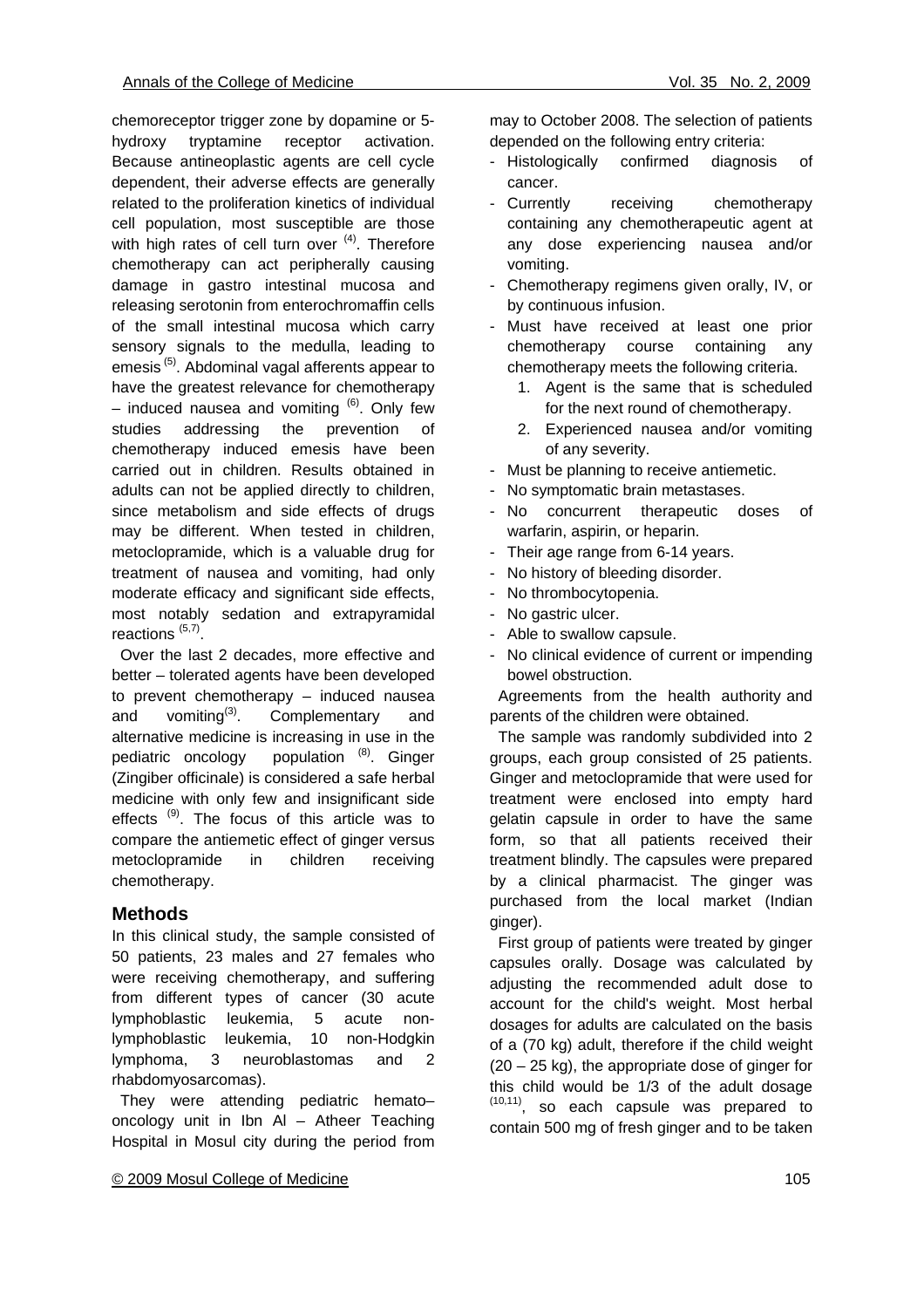one capsule twice daily for 3 days. The second group was treated by capsules containing 10 mg of metoclopramide 3 times daily for 3 days.

 Nausea was recorded by the patient and vomiting was measured by counting the number of vomiting episodes after treatment.

 Studies have documented that occurrence of complete response (no nausea and vomiting episodes) is a highly accurate and reliable measure (12,13). This outcome has also been demonstrated to correlate with the patient's perception of nausea which can be judged only by the patient and this is according to a rating scale for nausea and vomiting utilizing verbal descriptors which was used in series of assessment studies in children with cancer aged  $5 - 18$  years  $(14,15)$ . The improvement after treatment was signed by stopped and reduced nausea and vomiting.

 Statistical analysis of data was done by using  $X<sup>2</sup>$  test to compare effects of these treatment modalities.

#### **Results**

Fifty patients were included in this study; they were 23 males and 27 females. Their ages ranged 6-14 years. All patients received chemotherapy for treatment of cancer.

 Table (1) shows the age and sex distribution of the study population; it is clear that cancer was more common in females than in males with male to female ratio of 0.85/1. Moreover the highest number of patients was in the age group 10-12 years.

 Table (2) shows the distribution of cases according to the diagnosis. It is clear that ALL constituted 60% of cases of pediatric malignancies, followed by NHL: 20% of cases.

 It was evident from table (3) that the response rate (stopped and reduced nausea and vomiting) was higher among the group of patients who received ginger compared to those who received metoclopramide (72% and 32% respectively), and the relative risk was 2.37 with 95% confidence interval (CI) 1.3-3.43. The differences in response between the 2 groups was statistically highly significant  $(p<0.001)$ .

 Table (4) shows the response rate to the type of medications used in the present study in male population; the table signifies a higher response rate to ginger than metoclopramide 86.6% and 40% respectively. Moreover the relative risk observed to be 3.1 with 95% confidence (CI) 1.35-7.16 and the difference between the 2 groups was statistically very highly significant ( $P < 0.001$ ). On the other hand, table (5) shows the response rate in female population. It is evident that the response rate to ginger in female population was higher than to metoclopramide (50% and 27% respectively), nevertheless this difference was statistically not significant ( $p > 0.05$ ) relative risk found to be 1.78 with 95% confidence interval (CI) 0.67-4.61.

Table (1): Distribution of patients with cancer according to age and sex.

| Age groups        | Male No. $(\%)$ | Female No. (%) | Total No. (%) |
|-------------------|-----------------|----------------|---------------|
| $6 - 8$<br>years  | 4(8)            | 5(10)          | 9(18)         |
| $8 - 10$<br>vears | 5(10)           | 5(10)          | 10 (20)       |
| $10 - 12$ years   | 8(16)           | 9(18)          | 17 (34)       |
| $12 - 14$ years   | 6(12)           | 8(16)          | 14 (28)       |
| Total             | 23 (46)         | 27 (54)        | 50 (100)      |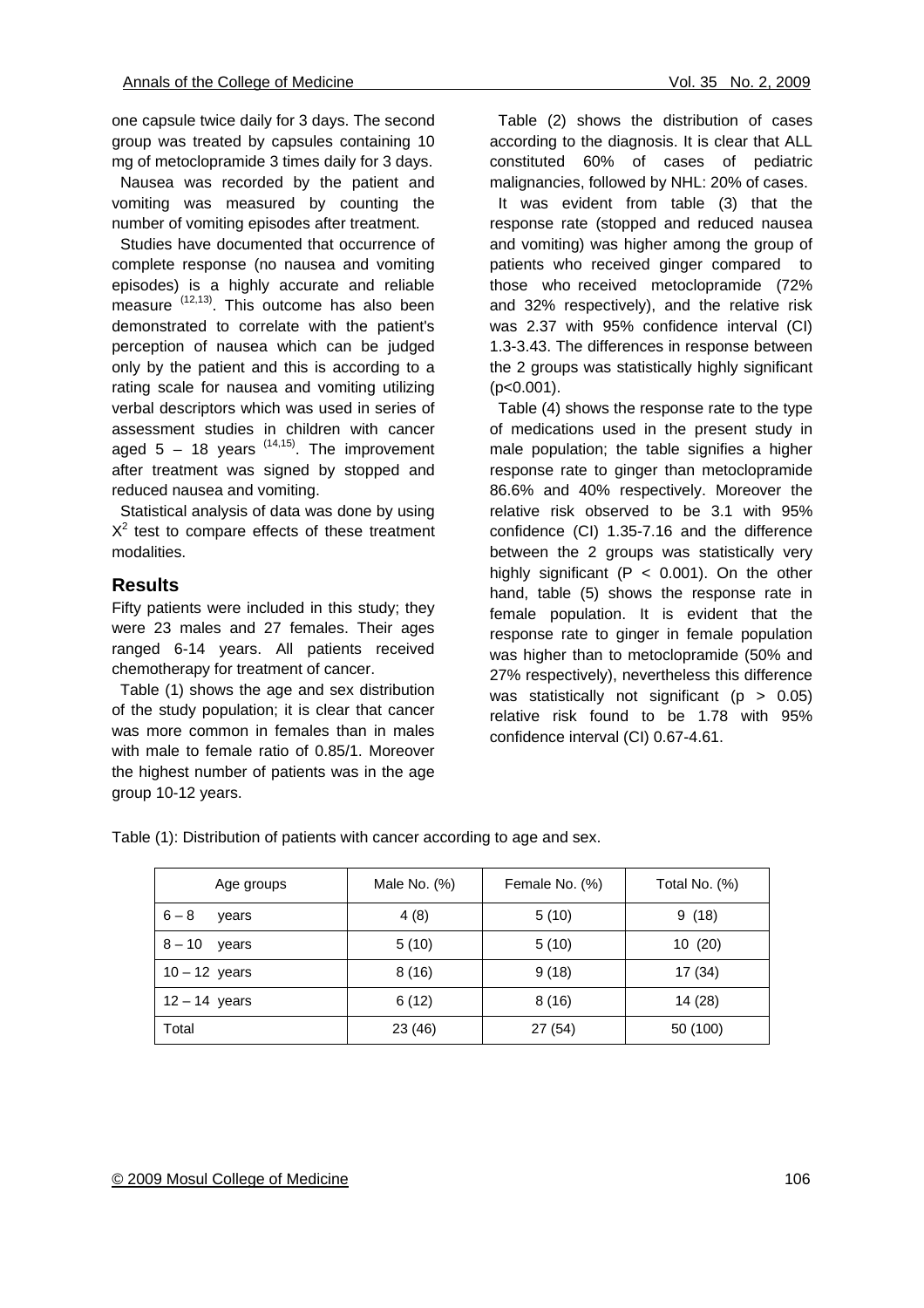Table (2): Distribution of cases of cancer according to diagnosis.

| Diagnosis        | Male<br>No. (%) | Female<br>No. (%) | Total<br>No. (%) |
|------------------|-----------------|-------------------|------------------|
| <b>ALL</b>       | 16 (32)         | 14 (28)           | 30(60)           |
| <b>NHL</b>       | 4(8)            | 6(12)             | 10(20)           |
| <b>AML</b>       | 2(4)            | 3(6)              | 5(10)            |
| Neuroblastoma    | 1(2)            | 2(4)              | 3(6)             |
| Rhabdomyosarcoma | 0(0)            | 2(4)              | 2(4)             |
| Total            | 23 (46)         | 27(54)            | 50 (100)         |

ALL =acute lymphoblastic leukemia, NHL = non Hodgkin lymphoma, AML = acute myeloid leukemia.

Table (3): Distribution of cases according to mode of treatment and response rate.

| Mode of treatment | Respond<br>No | $\%$ | No | Not respond<br>$\%$ | Relative risk | p. value | 95% confidence interval<br>of relative risk |
|-------------------|---------------|------|----|---------------------|---------------|----------|---------------------------------------------|
| Ginger            | 18            | 72   |    | 28                  | 2.37          |          | $1.3 - 3.43$                                |
| metoclopromide    |               | 32   | 17 | 68                  |               | < 0.001  |                                             |

Table (4): Distribution of male patients according to mode of treatment and response rate.

| Mode of treatment | No | Respond<br>% | No | Not respond<br>% | Relative risk | p. value | 95% confidence interval<br>of relative risk |
|-------------------|----|--------------|----|------------------|---------------|----------|---------------------------------------------|
| Ginger            | 13 | 86.6         |    | 13.4             |               |          |                                             |
| metoclopromide    |    | 40           | 6  | 60               | 3.1           | < 0.001  | $1.35 - 7.16$                               |

Table (5): Distribution of female patients according to mode of treatment and response rate.

| Mode of treatment | No | Respond<br>$\%$ | Not respond<br>No | %  | Relative risk | p. value | 95% confidence interval<br>of relative risk |
|-------------------|----|-----------------|-------------------|----|---------------|----------|---------------------------------------------|
| Ginger            |    | 50              |                   | 50 | 1.73          | < 0.05   | $0.67 - 4.61$                               |
| metoclopromide    |    | 27              |                   | 73 |               |          |                                             |

#### **Discussion**

A diagnosis of cancer evokes immediate fear for patients and their families, in part because cancer is a potentially fatal disease but also because cancer and its treatment are commonly associated with pain, nausea and other distressing symptoms. Pediatric oncologists have a primary role in symptoms management and should reassure patients and their families that relief of distressing symptoms is feasible in most situations  $(14)$ ,

Inadequately controlled emesis significantly impairs quality of life and increases the risk of patient non–compliance with therapy. Substantial progress has been made over the last decade in developing more effective and better tolerated means to prevent chemotherapy induced emesis <sup>(16)</sup>.

 Acute lymphoblastic leukemia (ALL) is the most common childhood cancer $(17)$ . The

despite that nausea and vomiting continue to be significant side effect of cancer therapy  $(7)$ .

© 2009 Mosul College of Medicine 107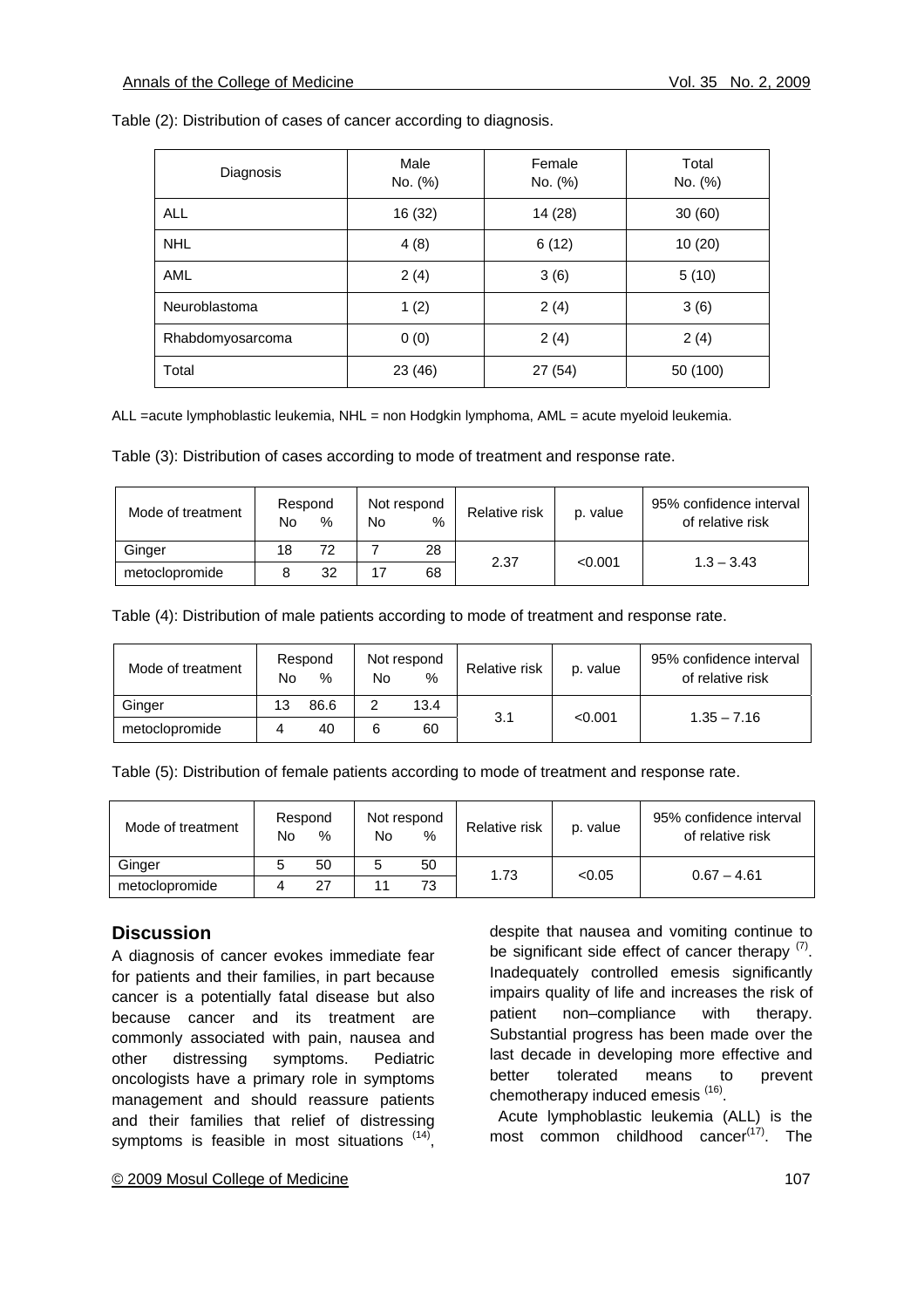incidence of ALL is higher among boys than girls, and this difference is greatest among pubertal children  $(18)$  and this is in agreement with the results of this study which showed that ALL constitutes 60% of cases of pediatric malignancies with higher incidence among boys (32%) than girls (28%).

 Antiemetics generally are classified according to the predominant receptor on which they are proposed to act. For treatment and prevention of nausea and vomiting associated with cancer therapy, several new antiemetic agents may be combined; particularly the selective antagonists of type 3 serotonin (5-hydroxy tryptamine  $[5HT_3]$ ) receptor which are approved for use<sup>(19,20)</sup>.

 This study describes the use of ginger which has anti nausea properties $(21)$  for management of chemotherapy-induced emesis in children and to compare it with metoclopramide.

 Ginger is one of the most commonly used herbal supplements that may be used in children over 2 years of age to treat such problem $(11)$ , it is a member of family of plants that include cardamom and turmeric which has been used to ameliorate symptoms of nausea and vomiting. The exact mechanism of action is unclear, although it appears to inhibit serotonin  $(5-HT_3)$  receptors and exert antiemetic effects at the level of CNS and  $GIT<sup>(21)</sup>$  which are the site of action of chemotherapeutic agents.

 Metoclopramide is a valuable drug, useful for management of chemotherapy-induced emesis . It acts both peripherally (stimulate the release of Ach) and centrally (block D2 receptors in the chemoreceptor trigger zone). Additionally it can inhibit 5-HT3 receptors. <sup>(20)</sup>

 This clinical trial shows that ginger can significantly reduce nausea and vomiting induced by chemotherapy in children compared to metoclopramide ,and this result was in agreement with other studies $(21,23-27)$ which conclude that ginger can reduce nausea and vomiting of the chemotherapy and reduced use of anti emetic medications, on the other hand it is in disagreement with others <sup>(28-</sup> 31) .

 Another factor that is associated with increased nausea and vomiting after chemotherapy is female gender  $(27,32)$  which was associated with more frequent nausea and vomiting and weaker response to treatment as was seen in results of this study which shows higher response rate to treatment with ginger in male than female (86.6%, 50% respectively) and this was in agreement with other studies <sup>(33-35)</sup>. Studies suggest that anticipatory nausea can occur in pediatric cancer patients and show features of a conditioned response with greater severity of anticipatory nausea for female patients than for male patients<sup>(36)</sup>. The higher responsiveness of female compared with male, both for conditioning of (anticipatory) nausea and for its latent inhibition may be explained by 2 mechanisms: a higher susceptibility to nausea and to the development of nausea and vomiting in female, and/or a higher competence of female for learning compared with male. Significant gender effects have been seen for post treatment nausea, and usually females respond more strongly with nausea. Preliminary evidence has been gathered that females are more prone to Pavlovian conditioning theory<sup>(37)</sup>.

## **Conclusion**

Ginger (Zingeber officinale) appears to be promising in controlling chemotherapy induced nausea and vomiting in children since it is less expensive and well tolerated by the patients with little side effects.

#### **Recommendations**

- 1- Further studies are still needed to confirm the observation with a larger sample size and longer follow-up duration in children with chemotherapy-induced nausea and vomiting.
- 2- Further clinical trials are needed to evaluate the possible side effects of ginger in children.

#### **References**

1. Coates A, Abraham S, Kayes B, et al. On the receiving end: patient perception of the side – effects of cancer chemotherapy. Eur J Cancer Clin Oncol. 1983; 19 : 203 - 208.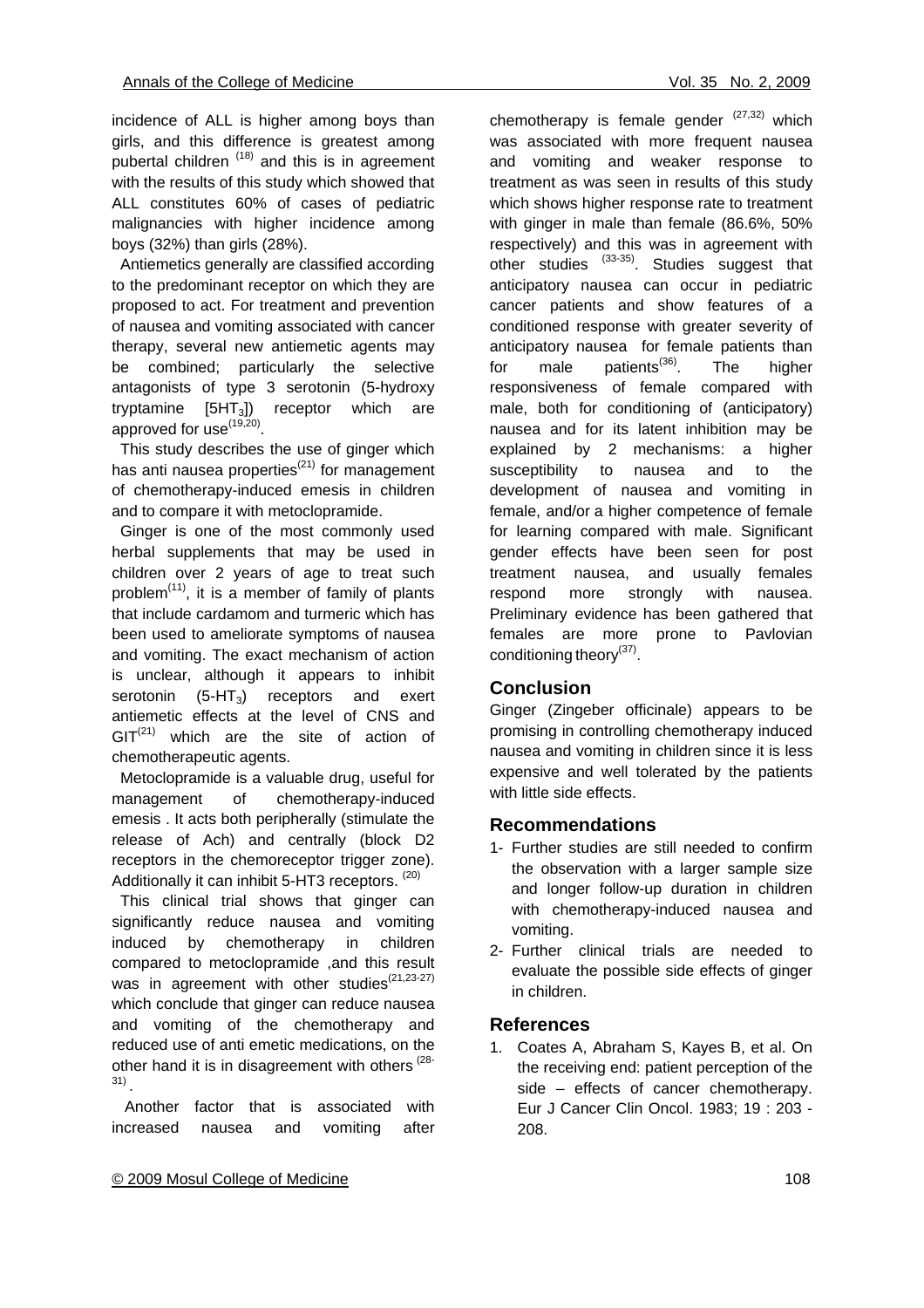- 2. Griffin AM, Butow PN, Coates AS, et al. On the receiving end: patient perceptions of the side effects of cancer chemotherapy in 1993. Ann Oncol. 1996; 7: 189 – 195.
- 3. Sanger GJ, Andrews PL. Treatment of nausea and vomiting gaps in our knowledge. Auton Neurosci 2006;129:3– 16.
- 4. Archie Bleyer. Chemotherapy, In: Behrman RF, Kliegman RM, Jenson HB. Nelson Textbook of pediatrics, Saunders Company,  $17<sup>th</sup>$  edition, 2004; 1690.
- 5. How land R, Mycek M. Gastro intestinal and antiemetic drugs. In: Lippincott's Illustrated reviews in pharmacology,  $3<sup>rd</sup>$ edition. A wolters kluwer company. Philadelphia 2006; 330.
- 6. Andrews PL, Davis CJ, Bingham S, Davidson HI, Hawthorn J, Maskell L. The abdominal visceral innervations and the emetic reflex: pathways, pharmacology and plasticity. Can J physiol pharmacol. 1990; 68: 325 – 345.
- 7. Roila F, Feyer P, Maran zano E, et al. Antiemetics in children receiving chemotherapy. Support care cancer 2005; 13: 129 – 131.
- 8. Quimby EL. The use of herbal therapies in pediatric oncology patients: treating symptoms of cancer and side effects of standard therapies. J pediatr oncol Nurs.  $2007; 24(1): 35 - 40.$
- 9. Ali BH, Blunden G, Tanira MO, Nemar A . Some phytochemical, pharmacological and toxicological properties of ginger (Zingiber officinale Roscoe): A review of recent research. Food Chem Toxicol. 2008; 46 (2) : 409- 420.
- 10. Chaiyakunapruk N, Kitikannakom N, Nathisuwan S. The efficacy of ginger for the prevention of postoperative nausea and vomiting. A meta–analysis. Amj Obstet Gynecol. 2006; 194: 95 – 99.
- 11. Ernst E, Pittler M. Efficacy of ginger for nausea and vomiting : a systemic review of randomized clinical trials. Br j Anaesth. 2000; 84: 367 – 371.
- 12. Apro M. Methodological issues in antiemetic studies. Ivest New Drugs 1993; 11 : 243 – 253.
- 13. Fetting JH, Grochow LB, Folstein MF. The course of nausea and vomiting after high dose cyclophosphamide cancer treat, Rep. 1982; 66: 1487.
- 14. Charles B, Billett A, Collins J. Symptom management in supportive care. Pizzo, Philip A, et al. Principles and practice of pediatric oncology, Lippincott Williams and Wilkins,  $5<sup>th</sup>$  edition, 2006; 1351.
- 15. Kris MG, Hesketh PJ, Somerfield MR. et al. Antiemetics in oncology. J clin oncol. 2006; 24: 2932 – 2947.
- 16. Grunberg SM, Hesketh PJ. Control of chemotherapy – induced emesis. N Engl J Med. 1993; 329: 1790 – 1796.
- 17. Der- Cherng L, Ching Hon P. Childhood acute lymphoblastic leukemia. Post graduate Hematology, Blackwell publishing Ltd.  $5<sup>th</sup>$  edition, 2005; 542.
- 18. Philip A, David H. Principles and practice of pediatric oncology. Lippincott Williams and Wilkins, Philadelphia,  $5<sup>th</sup>$  edition, 2006; 539.
- 19. Hesketh PJ. Defining the Emetogenicity of cancer chemotherapy regimens. Relevance to clinical practice. The oncologist 1999; 4: 191 – 196.
- 20. Laurence B, keith L. Drug acting on CNS. Goodman and Gilman's: Manual of pharmacology and therapeutics. 11<sup>th</sup> edition. MC Graw – Hill Companies, 2008; 216.
- 21. Levine ME, Gillis MG, Koch SY, Voss AC, stern RM, Kock KL. Protein and ginger for the treatment of chemotherapy induced delayed nausea. J Altern complement Med. 2008; 14 (5) : 545 – 551.
- 22. Fam A. Ginger: An over view. American Academy of family physician 2007; 75: 1689 – 1691.
- 23. Langner E, Greifenberg S. Ginger history and use. Ad V Ther. 1998; 15 (1): 25 – 44.
- 24. Power ML, Milligan LA, Schulkin J. Managing nausea and vomiting of pregnancy. A survey of obstetrician – gynecologists. J Repord Med. 2007; 52  $(10): 922 - 928.$
- 25. Bone M, Wilkinson D, Yong J. Ginger root– a new antiemetic, the effect of ginger root on postoperative nausea and vomiting

© 2009 Mosul College of Medicine 109